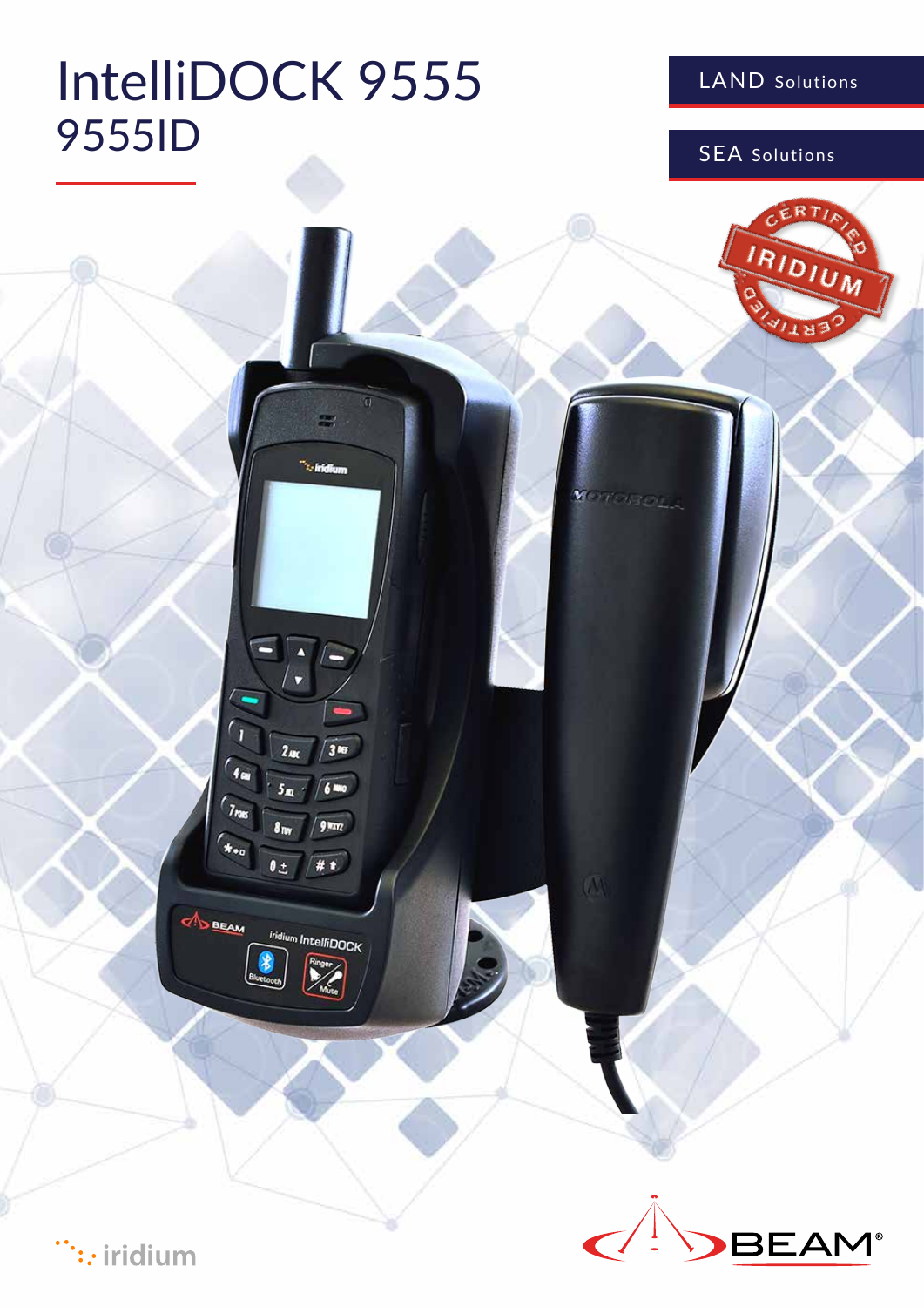## IntelliDOCK 9555 9555ID

**BEAM**\*

The IntelliDOCK 9555 is the ideal low cost accessory for using the Iridium 9555 Satellite Phone\* for various maritime, transport or fixed site applications.

The purpose built cradle simply docks the 9555 Phone securely, providing an integrated antenna, data and power connection that makes it possible to keep all antenna cables and power permanently connected to the dock ready for use. The 9555 Phone is easily inserted and removed by the press of a button on the top of the dock making it very easy to remove the 9555 for use out of the dock at anytime.

IntelliDOCK 9555 also supports the use of an optional compact Beam Privacy Handset (RST755, pictured\*\*) that can be located next to the IntelliDOCK 9555 for added convenience if required.

#### **KEY FEATURES**

- Slim line compact installation
- Integrated Bluetooth connectivity
- Voice, SMS, SBD and Circuit Switched Data capable

\* optional

- USB data interface
- 9-32V DC power input
- Accessory/Ignition sense
- AC Plug pack 110/240 input (optional)
- TNC to Iridium
- Full certified, Iridium, RoHS, CE, IEC60945
- 2 year repair or replacement warranty

\* *Iridium 9555 Satellite Phone sold separately.*

\*\* *Pictured with a privacy handset, optional.*

bluetooth privacy docking charging ringer mute usb handset\* ringer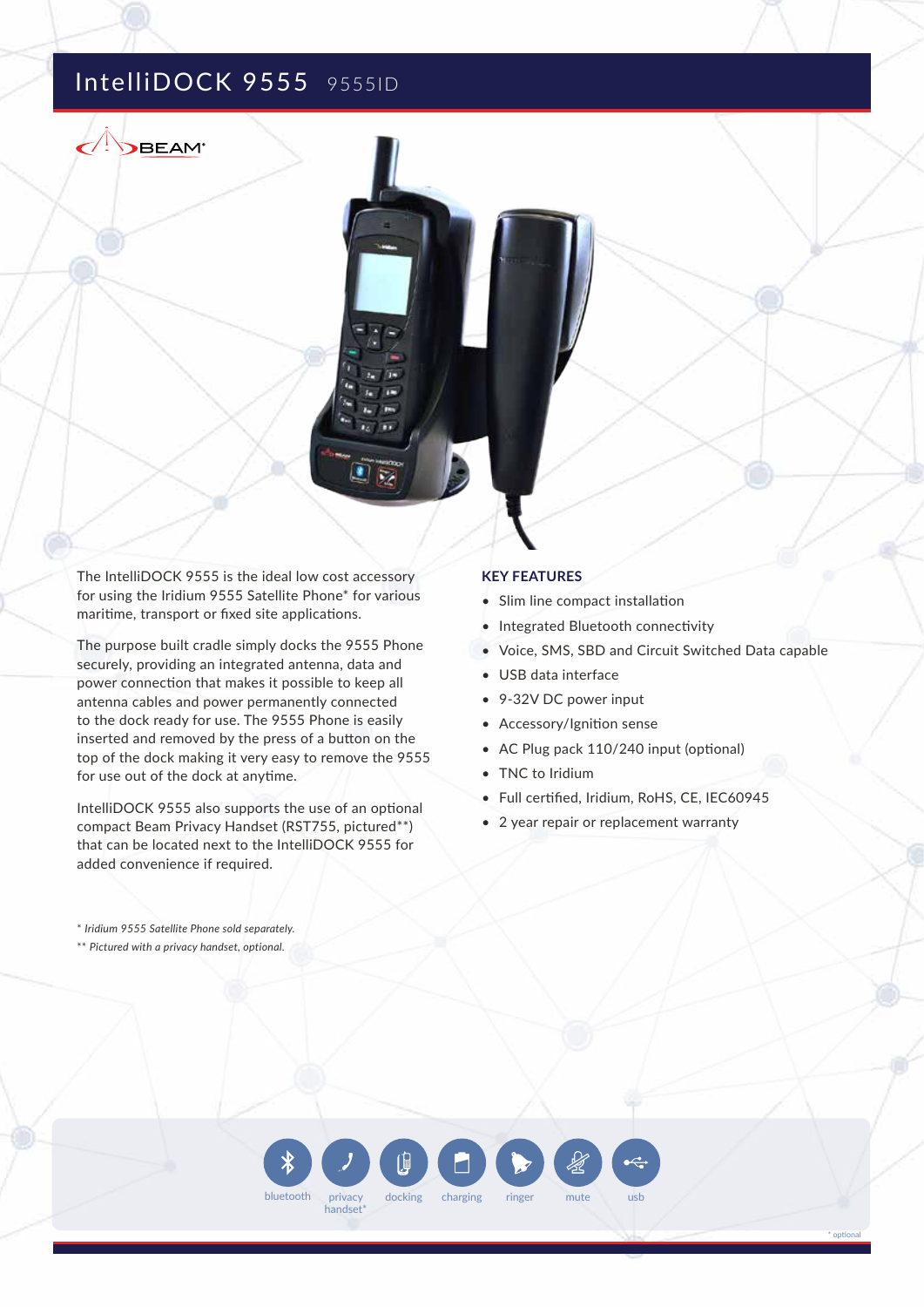## Technical Specifications

| <b>IRIDIUM NETWORK</b>              |                                       |                    |  |  |
|-------------------------------------|---------------------------------------|--------------------|--|--|
| Voice/Data Modulation               | 2.4 kbps                              |                    |  |  |
| <b>Compressed Data</b>              | 10 - 12 kbps                          |                    |  |  |
| 9555 Satellite Phone                | 1616 - 1625 MHz                       |                    |  |  |
| <b>POWER</b>                        |                                       |                    |  |  |
| <b>Average Power</b><br>Consumption | Current @ 12V                         | <b>Power Watts</b> |  |  |
| Transmit - inc handset              | 0.5A                                  | 6W                 |  |  |
| Standby - inc handset               | 45mA                                  | 0.5W               |  |  |
| Sleep Mode                          | 18mA                                  | 0.2W               |  |  |
| <b>AC Power Pack</b>                | 90-250V AC 50-60Hz,<br>Output 12V 45W |                    |  |  |
| Power Input Voltage                 | 9-32V DC, 2A max                      |                    |  |  |
|                                     | <b>LEDS/BUTTONS</b>                   |                    |  |  |
| Handset Release                     | Top of Cradle - No LED                |                    |  |  |
| <b>Backlight</b>                    | White LED                             |                    |  |  |
| Ringer                              | Red                                   |                    |  |  |
| Bluetooth                           | Blue/Orange                           |                    |  |  |
|                                     | <b>CONNECTORS/INTERFACES</b>          |                    |  |  |
| Iridium Antenna                     | Fixed Cable to SMA-Female             |                    |  |  |
| $9 - 32VDC$                         | <b>Screw Connector</b>                |                    |  |  |
| <b>Bluetooth Voice Only</b>         | Inbuilt                               |                    |  |  |
| Privacy Handset Port                | Round 4 Way                           |                    |  |  |
| Data Port                           | USB Mini Base of Dock                 |                    |  |  |

| <b>PHYSICAL</b>                                                               |                                |                                 |  |  |
|-------------------------------------------------------------------------------|--------------------------------|---------------------------------|--|--|
| <b>Dimensions</b>                                                             | mm                             | inches                          |  |  |
| Dock                                                                          | 200 x 75 x 65                  | $7.9 \times 3.0 \times 2.6$     |  |  |
| Outer Box                                                                     | 140 x 90 x 330                 | $5.51 \times 3.54 \times 12.99$ |  |  |
| Weight                                                                        | kgs                            | lbs                             |  |  |
| Dock                                                                          | 0.32                           | 0.7                             |  |  |
| Box                                                                           | 1.3                            | 2.86                            |  |  |
| <b>ENVIRONMENTAL</b>                                                          |                                |                                 |  |  |
| <b>Temperature</b>                                                            | Degrees °C                     | Degrees °F                      |  |  |
| <b>Operating Range</b><br>- IntelliDOCK 9555                                  | $-20^{\circ}$ to $+70^{\circ}$ | $-4^{\circ}$ to $+158^{\circ}$  |  |  |
| <b>Operating Range</b><br>- 9555 Satellite Phone                              | $-10^{\circ}$ to $+55^{\circ}$ | $+14^{\circ}$ to $+131^{\circ}$ |  |  |
| Charging Range                                                                | $0^\circ$ to $+40^\circ$       | 32° to 113°                     |  |  |
| Storage                                                                       | $-30^{\circ}$ to $+70^{\circ}$ | -22° to 158°                    |  |  |
| <b>Operating Humidity Range</b>                                               | < 85% RH non-condensing        |                                 |  |  |
|                                                                               | <b>CERTIFICATIONS</b>          |                                 |  |  |
| *Independent Aeronautical certification MUST be gained prior to installation. |                                |                                 |  |  |
| <b>EMC Compliance</b>                                                         |                                |                                 |  |  |
| Iridium                                                                       |                                |                                 |  |  |
| <b>CE Compliance</b>                                                          |                                |                                 |  |  |
| <b>Electrical Safety</b>                                                      |                                |                                 |  |  |
| RoHS                                                                          |                                |                                 |  |  |
| C-Tick                                                                        |                                |                                 |  |  |
|                                                                               | <b>KIT CONTENTS</b>            |                                 |  |  |
| SatDOCK-G 9555 Cradle                                                         |                                |                                 |  |  |
| Universal Mounting Bracket (RAM)                                              |                                |                                 |  |  |
| DC Power Cable                                                                |                                |                                 |  |  |
| Speaker & Microphone                                                          |                                |                                 |  |  |
| User Manual                                                                   |                                |                                 |  |  |
| <b>Ouick Start Guide</b>                                                      |                                |                                 |  |  |

## Accessories

|               | <b>Market Street</b>                       |               |                                                |
|---------------|--------------------------------------------|---------------|------------------------------------------------|
| <b>RST060</b> | Beam GoalZERO UPS Battery Pack             | <b>RST932</b> | Iridium Antenna Cable Kit Passive 6m/19.7ft    |
| RST755EX      | Privacy Handset Iridium                    | <b>RST933</b> | Iridium Antenna Cable Kit Passive 12m/39.4ft   |
| <b>ISD951</b> | <b>AC Plug Pack</b>                        | <b>RST935</b> | Iridium Antenna Cable Kit Passive 20m/65.6ft   |
| <b>RST740</b> | Iridium Beam Active Antenna                | <b>RST936</b> | Iridium Antenna Cable Kit Passive 30m/98ft     |
| <b>RST710</b> | Mast/Pole Antenna                          | <b>RST944</b> | Iridium Antenna Cable Kit Active 23m/75.5ft    |
| <b>RST714</b> | Whip Antenna                               | <b>RST945</b> | Iridium Antenna Cable Kit Active 34m/111.5ft   |
| <b>RST715</b> | Iridium Magnetic Antenna                   | <b>RST946</b> | Iridium Antenna Cable Kit Active 52m/170.6ft   |
| <b>RST720</b> | Iridium Bolt Mount Antenna                 | <b>RST947</b> | Iridium Antenna Cable Kit Active 75m/246.1ft   |
| <b>RST931</b> | Iridium Antenna Cable Kit Passive 3m/9.8ft | <b>RST948</b> | Iridium Antenna Cable Kit Active 104m/341.21ft |